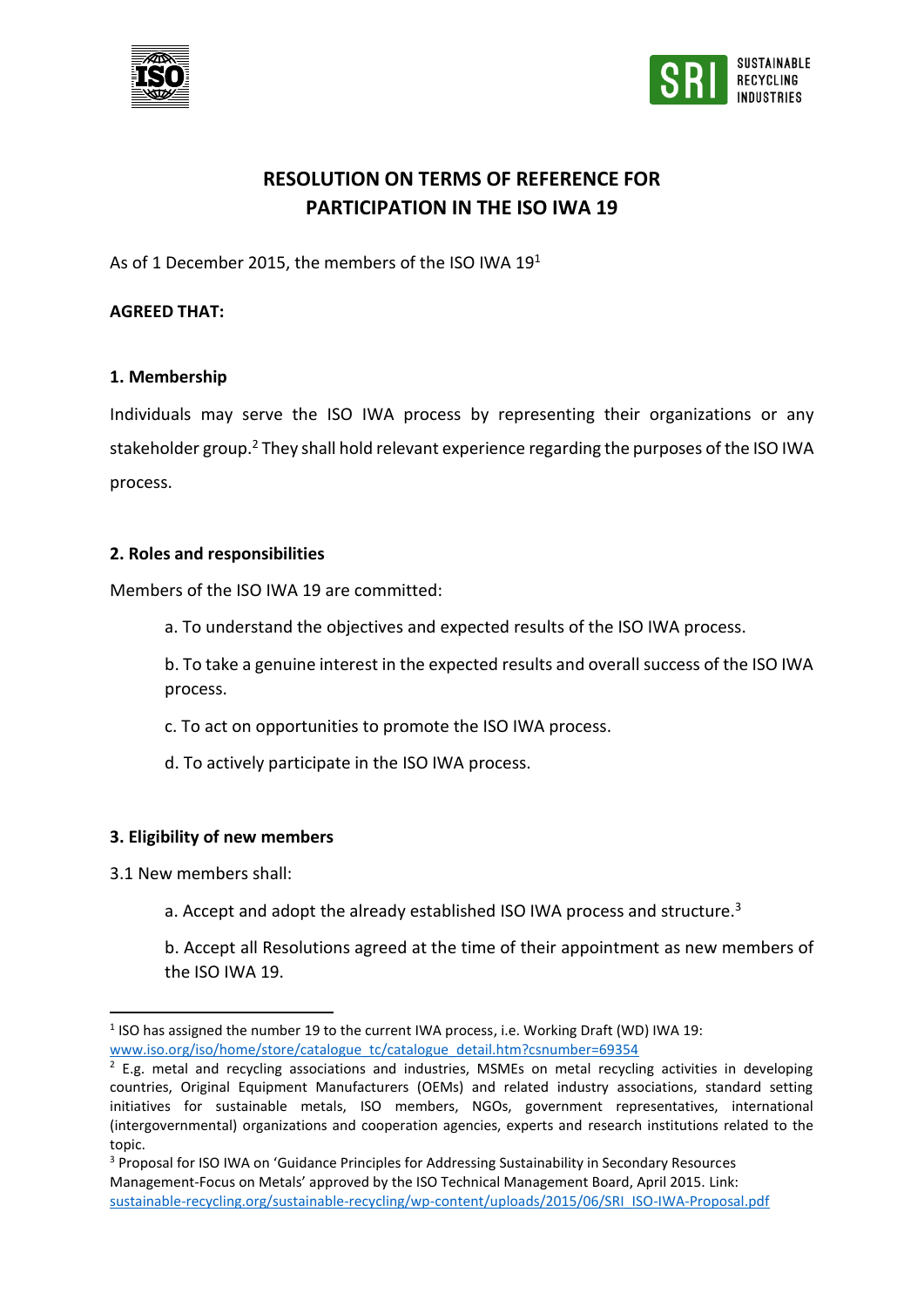c. Address a motivation letter to the ISO IWA Secretariat introducing themselves and explaining their suitability, availability and reasons for becoming a member of the ISO IWA 19.

3.2 The decision of accepting or rejecting a new member shall be taken by the ISO IWA Secretariat.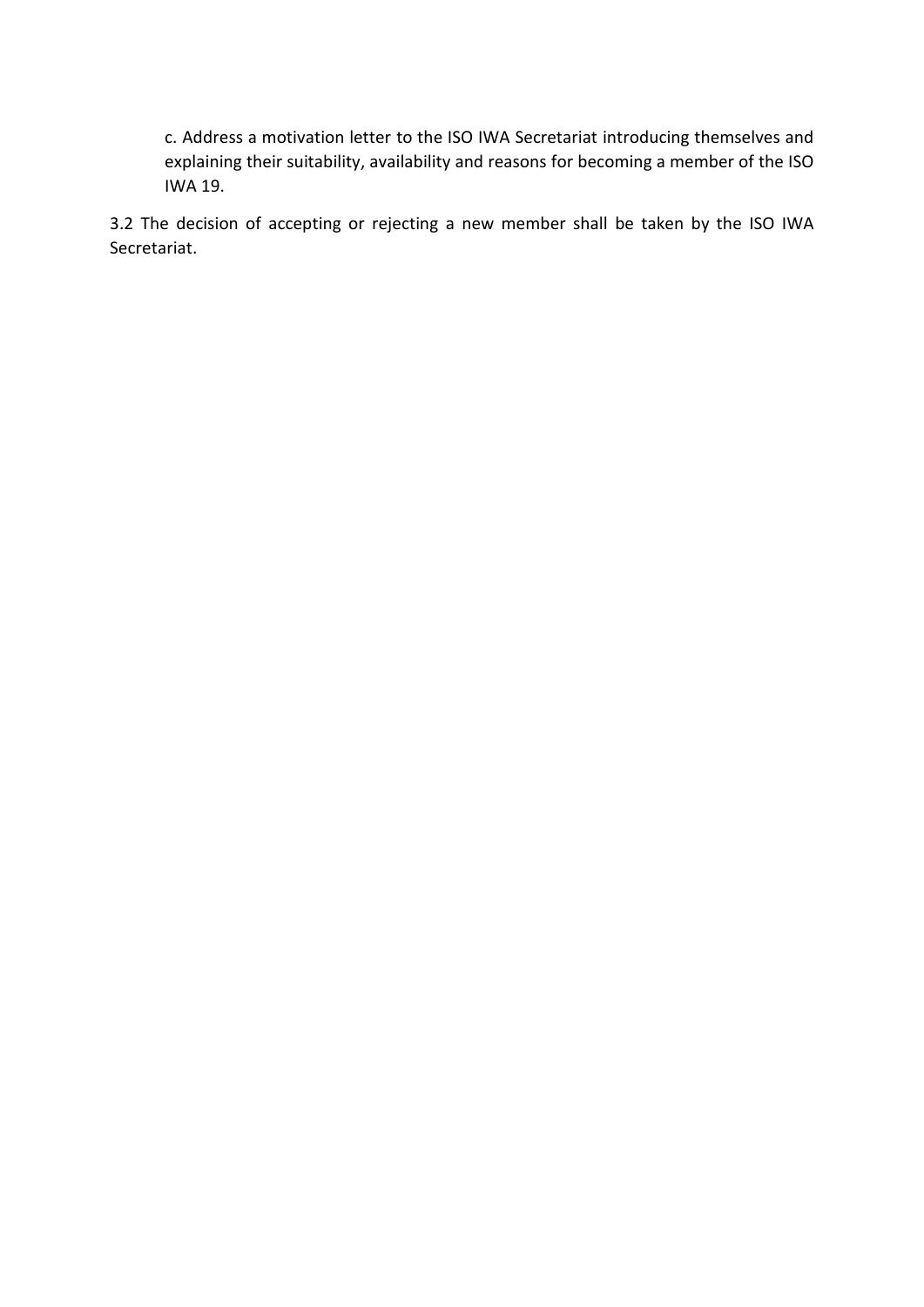



# **Annex I. Application form for becoming a member of the ISO IWA 19<sup>4</sup>**

### **1. Personal Data**

| Family name:                     |            |                |
|----------------------------------|------------|----------------|
| First name:                      |            |                |
| Mr. or Mrs.:                     | $\Box$ Mr. | $\square$ Mrs. |
| Title:                           |            |                |
| Company/Organization:            |            |                |
| Stakeholder group <sup>5</sup> : |            |                |
| Address:                         |            |                |
| Country:                         |            |                |
| Phone:                           |            |                |
| E-mail:                          |            |                |

## **2. Agreements**

 $\overline{\phantom{a}}$ 

□ I accept and adopt the already established ISO IWA process and structure.<sup>6</sup>

 $\Box$  I accept all Resolutions agreed at the time of their appointment as new members of the ISO/IWA 19.<sup>7</sup>

<sup>&</sup>lt;sup>4</sup> The motivation letter shall be sent as pdf attachment a[t sri@wrforum.org](mailto:sri@wrforum.org) with the subject "Becoming member ISO IWA 15".

<sup>&</sup>lt;sup>5</sup> Stakeholder groups are: metal and recycling associations and industries, MSMEs on metal recycling activities in developing countries, Original Equipment Manufacturers (OEMs) and related industry associations, standard setting initiatives for sustainable metals, ISO members, NGOs, government representatives, international (intergovernmental) organizations and cooperation agencies, experts and research institutions related to the topic.

<sup>6</sup> Proposal for ISO IWA on 'Guidance Principles for Addressing Sustainability in Secondary Resources Management-Focus on Metals' approved by the ISO Technical Management Board, April 2015. Link: [sustainable](file:///C:/Users/Sonia/Box%20Sync/SECO-SRI/C-Roundtable/12.IWA/IWA_WS1/Minutes/FollowUp/sustainable-recycling.org/sustainable-recycling/wp-content/uploads/2015/06/SRI_ISO-IWA-Proposal.pdf)[recycling.org/sustainable-recycling/wp-content/uploads/2015/06/SRI\\_ISO-IWA-Proposal.pdf](file:///C:/Users/Sonia/Box%20Sync/SECO-SRI/C-Roundtable/12.IWA/IWA_WS1/Minutes/FollowUp/sustainable-recycling.org/sustainable-recycling/wp-content/uploads/2015/06/SRI_ISO-IWA-Proposal.pdf)

<sup>7</sup> The resolutions are available from: [http://sustainable-recycling.org/sri-roundtable-overview/guidance](http://sustainable-recycling.org/sri-roundtable-overview/guidance-principles/)[principles/](http://sustainable-recycling.org/sri-roundtable-overview/guidance-principles/)